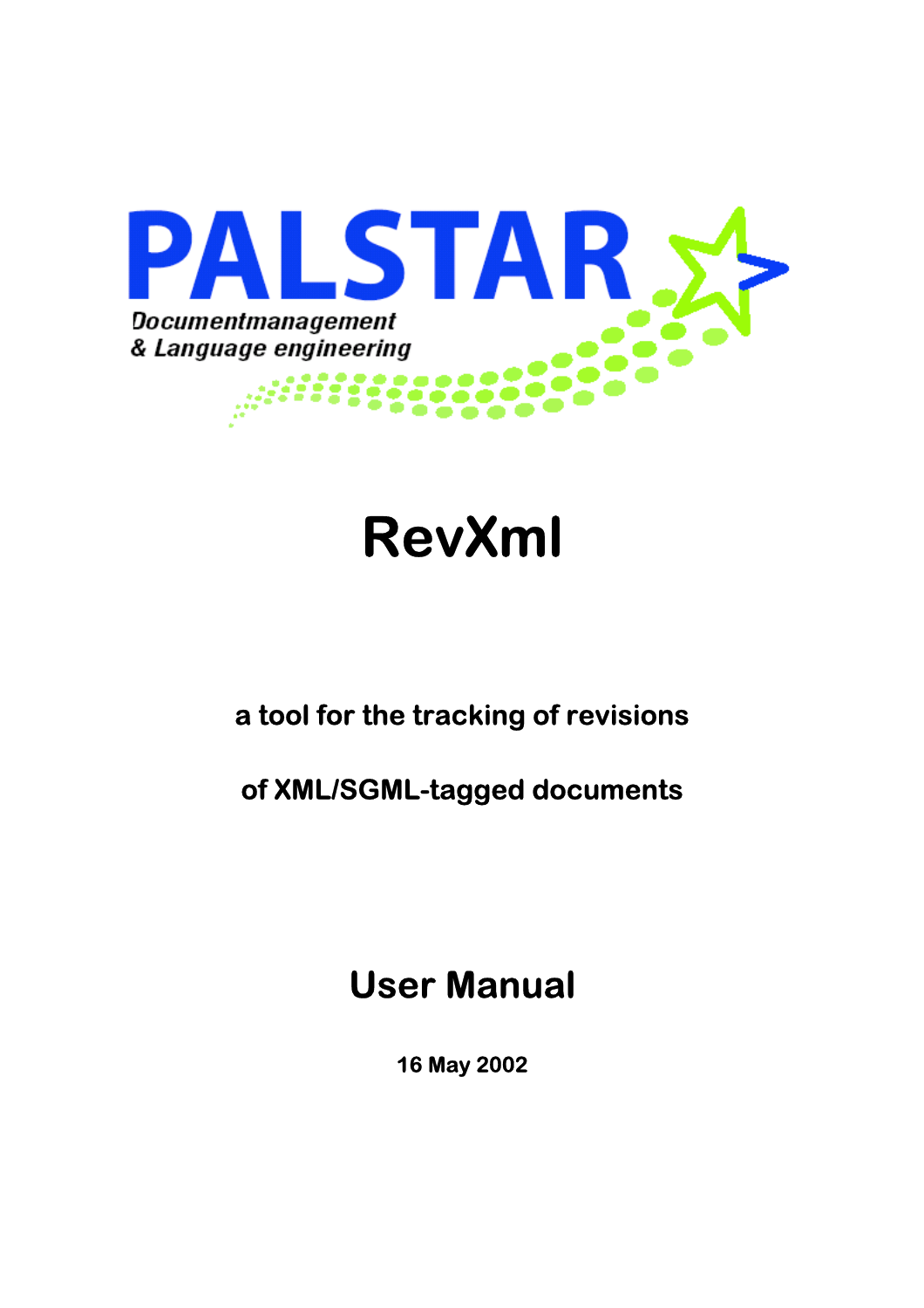### **RevXml: a tool for the tracking of revisions of XML/SGML-tagged documents**

#### **User Manual**

#### **Content**

| $\mathbf{1}$ . | Introduction                 |
|----------------|------------------------------|
| 2.             | Description and examples     |
| 3.             | Embedding in the environment |
| 4.             | Use of the program           |
| 5.             | Settings                     |
| 6.             | Terms and conditions         |
| 7              | Contact                      |

#### **1 Introduction**

This documentation describes a program, called RevXml, for the automatic tracking of revisions between two XML or two SGML documents. It is the successor of the succesfull program Sgdiff. The program is written by Gert J. van der Steen of Palstar bv.

RevXml runs in batch and functions as "middleware": it is assumed that the results are processed by another application.

#### **2 Description and examples**

RevXml compares two files **A** and **B** which contain documents with XML or SGML markup. **A** contains the original document, **B** the revised document. The markup of SGML documents should be non-minimized, as produced by a SGML parser. The program constructs a third file **C** which contains revision markers. The revision markers take the form of tags or processing instructions, which may be redefined by the user. The revision markers surround deviating parts of the document or precede tags which contain attributes that have been changed.

| <del><enddel></enddel></del> | surrounds a section which $A$ has, but not $B$                      |
|------------------------------|---------------------------------------------------------------------|
| <add><endadd></endadd></add> | surrounds a section which <b>B</b> has, but not <b>A</b>            |
| <chg><endchg></endchg></chg> | surrounds a section in which A changed into <b>B</b>                |
| <revattrs>X Y</revattrs>     | precedes a tag for which the name or the values of attributes X and |
|                              | Y differ.                                                           |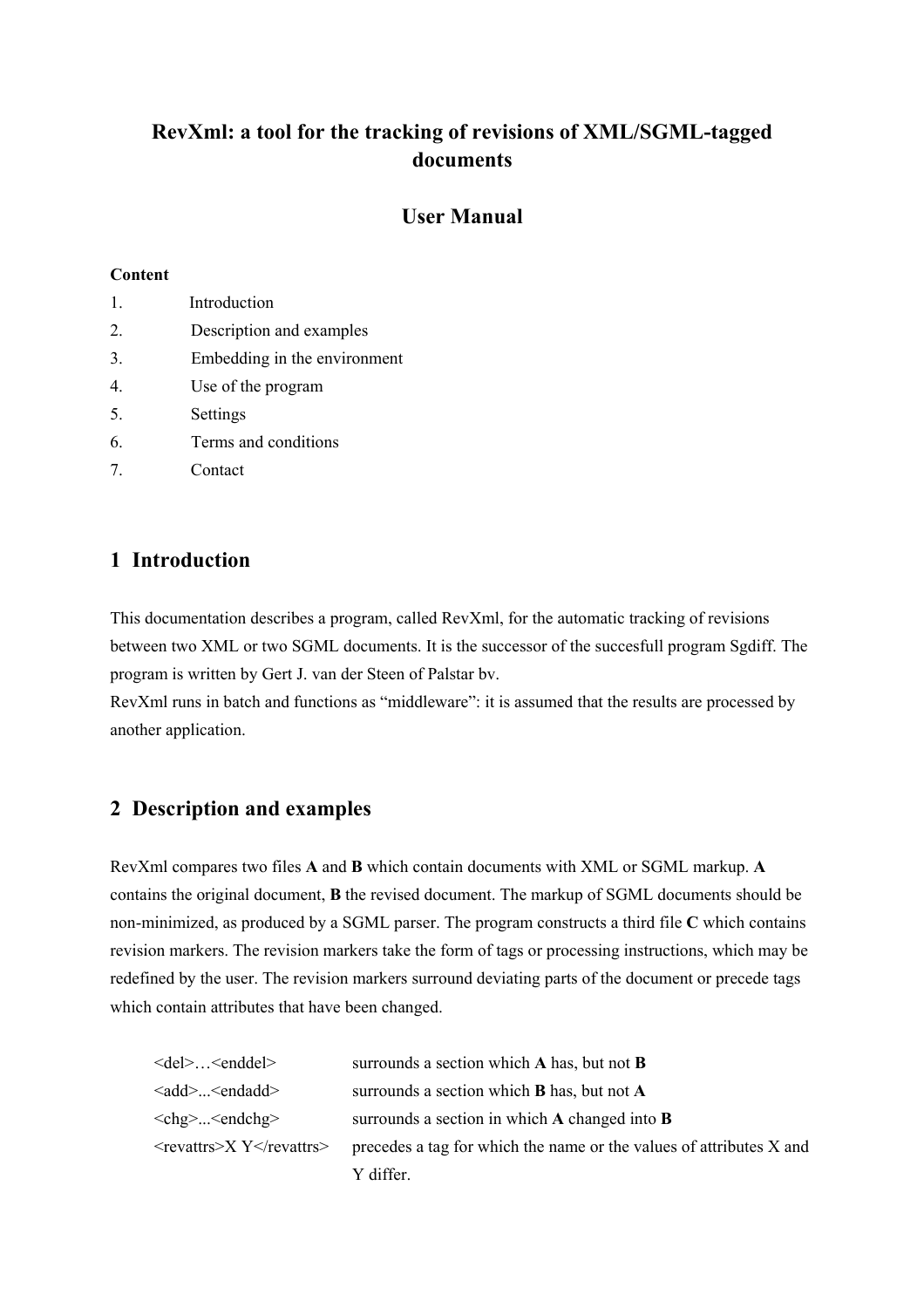#### **2.1 Revision tracking**

The following example shows the comparison of the two documents **A** and **B**, resulting in **C**. (The text is stylized with white space and record ends around the tags in order to show the correspondences between **A**, **B** and **C**.)

| $A$ :               | B:                      | C:                                            |
|---------------------|-------------------------|-----------------------------------------------|
|                     |                         |                                               |
| <a>texta</a>        | <a>texta</a>            | <a>texta</a>                                  |
|                     |                         | $<$ add $>$                                   |
|                     | <b>list small</b>       | <b>list small</b>                             |
|                     | $<$ C>elem2             | $<$ C>elem2                                   |
|                     | $\langle$ /B>           | $\langle$ /B>                                 |
|                     |                         | <endadd></endadd>                             |
| $B>list$            | <b>list large</b>       | <b>list <add>large<endadd></endadd></add></b> |
| $<$ C>elem $1$      | $<$ C>elem $1$ < $/C$ > | <c>elem1</c>                                  |
|                     | $<$ C>elem2             | <add><c>elem2</c><endadd></endadd></add>      |
| $<$ C>elem3         | $<$ C>elem $3$          | $<$ C>elem3                                   |
| $<$ C>elem $4$      |                         | <del><c>elem4</c><enddel></enddel></del>      |
| $\langle$ /B>       | $<$ / $B>$              | $<$ / B $>$                                   |
| $\langle A \rangle$ | $\langle A \rangle$     | $<$ / A>                                      |
|                     |                         |                                               |

#### **2.2 Atomic parts of the document**

The smallest unit of a document that is used during the comparison is called the atomic part. In section 2.1 the atomic unit was a character; but there may be good reasons to take as an atomic unit not a character, but a word, a sentence or even the complete text within a #pcdata.

4 types of atomic units are implemented: character, word, sentence and pcdata.

A word is defined as a string between two spaces.

A sentence is defined as a string between two dots, including the second dot.

Pcdata is defined as the complete text in between two tags (start or end tags), and not containing tags within itself. This definition of "pcdata" differs slightly from the formal XML/SGML definition of "#pcdata" which may contain floating elements. For instance, in '<a>pqr<b>st</b></a>' the strings 'pqr' and 'st' are called "pcdata", even if element a was defined in the DTD as #pcdata with an inclusion of element b.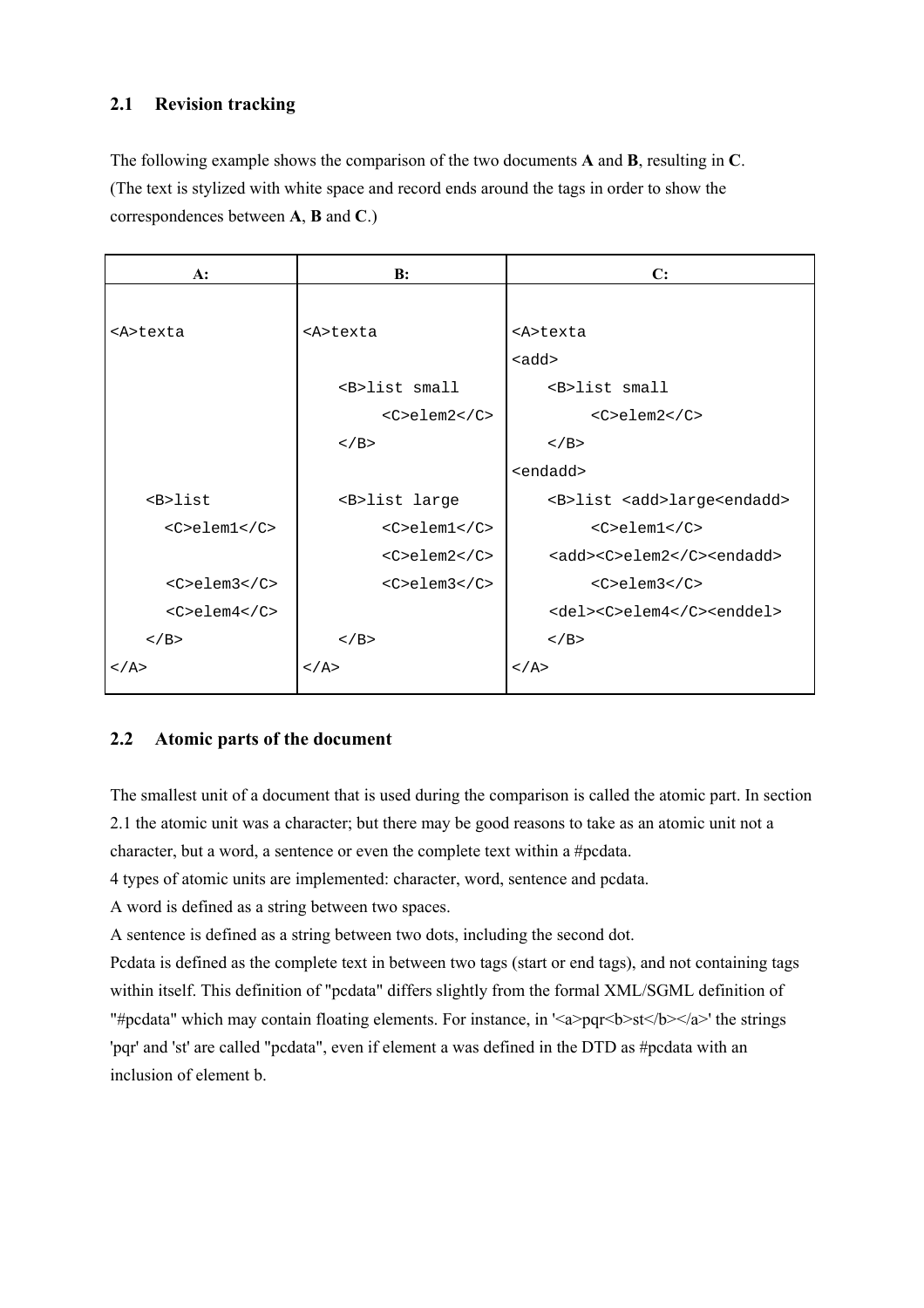#### Example:

#### **A:**

<TULPARA>The indicators change from black to white.</TULPARA> <TPARA>Some of the latched indicators have an orange circle around them. This shows that they are part of a system included in the master minimum equipment list (MMEL). These systems must be serviceable

before the aircraft is permitted to start a flight.</TPARA>

#### **B:**

<TULPARA>The indicators change from black to white.</TULPARA> <TPARA>Some of the latched indicators have a blue circle around them. This shows that they are part of a system included in the master minimum equipment list (MMEL). These systems must be serviceable

before the aircraft is permitted to start an initial flight.</TPARA>

#### **C** if compared at the character level:

<TULPARA>The indicators change from black to white.</TULPARA> <TPARA>Some of the latched indicators have a<del><enddel> <chg>blu<endchg>e circle around

them. This shows that they are part of a system included in the master minimum equipment list (MMEL). These systems must be serviceable

before the aircraft is permitted to start a<add>n initial<endadd> flight.</TPARA>

#### **C** if compared at the word level:

<TULPARA>The indicators change from black to white.</TULPARA> <TPARA>Some of the latched indicators have <chg>a blue<endchg> circle around

them. This shows that they are part of a system included in the master minimum equipment list (MMEL). These systems must be serviceable

before the aircraft is permitted to start <chg>an initial<endchg> flight.</TPARA>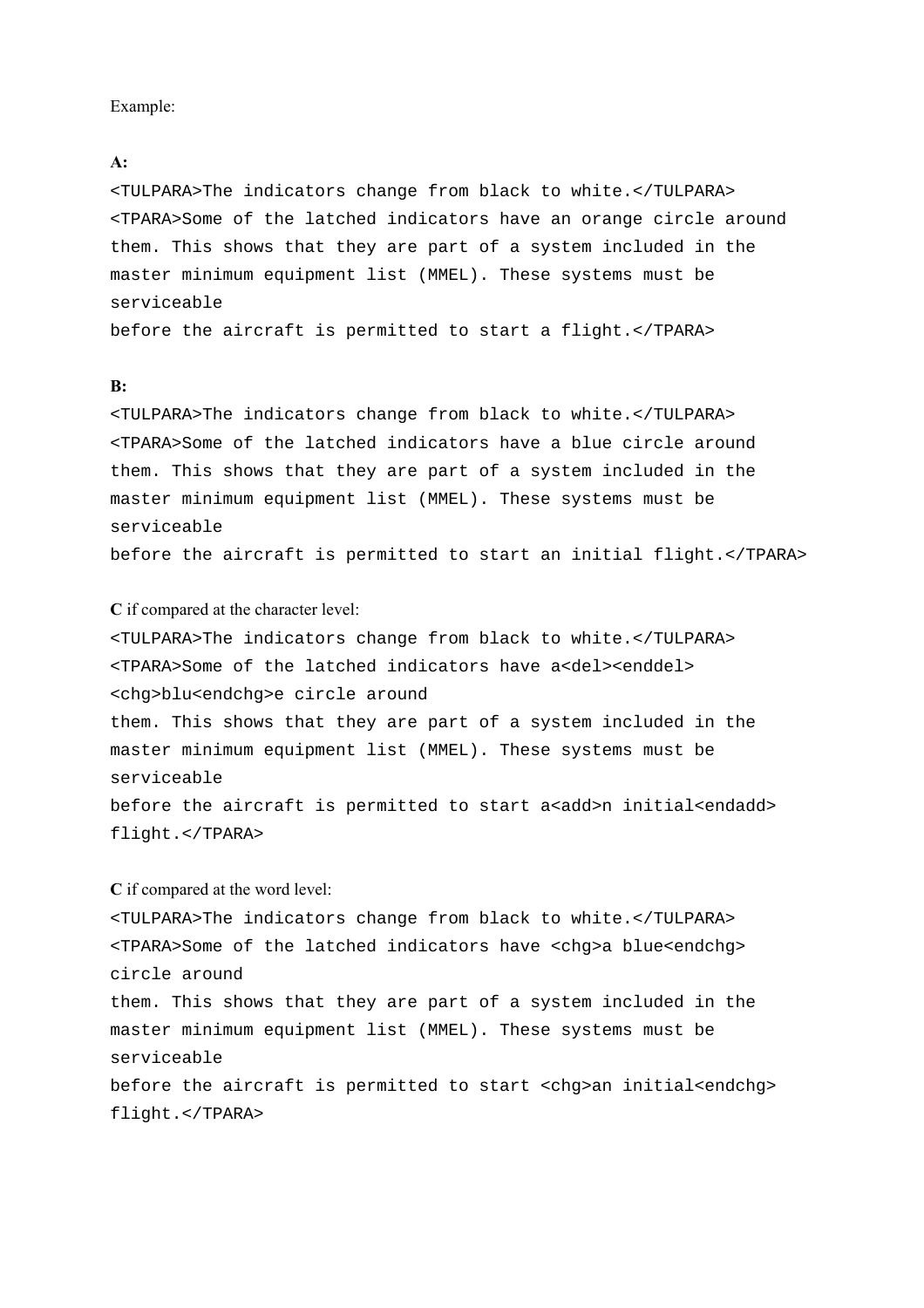**C** if compared at the sentence level:

<TULPARA>The indicators change from black to white.</TULPARA> <TPARA><chg>Some of the latched indicators have a blue circle around them.<endchg> This shows that they are part of a system included in  $th$  $\alpha$ master minimum equipment list (MMEL).<chg> These systems must be serviceable before the aircraft is permitted to start an initial flight.<endchg></TPARA>

**C** if compared at the pcdata level: <TULPARA>The indicators change from black to white.</TULPARA> <TPARA><chg>Some of the latched indicators have a blue circle around them. This shows that they are part of a system included in the master minimum equipment list (MMEL). These systems must be serviceable before the aircraft is permitted to start an initial flight.<endchg></TPARA>

If the switch "no ignore diff in tags" is set in the settingsfile (see section 5) it is assumed that text that is surrounded by different tags in **A** and **B** is different from each other. For instance, in the example above, if **B** would start with "<TULPARB>The indicators change from black to white.</TULPARB>" then **C** would get "<chg><TULPARB>The indicators change from black to white.</TULPARB><endchg>".

#### **2.3 Revision tracking of attributes**

If two tags are compared then their attributes, if any, are compared also. In the current implementation the result of the comparison is a list of the names of attributes which differ either by name or by value. The list is surrounded by the tags '<revattrs>...</revattrs>' (which may be redefined). The names in the list are in uppercase. The sequence of the attributes in **A** and **B** could be different. Their sequence in **C** is the same as in **B**.

During the comparison of values eventual quotes are ignored. **C** will retain the eventual quotes of **B**.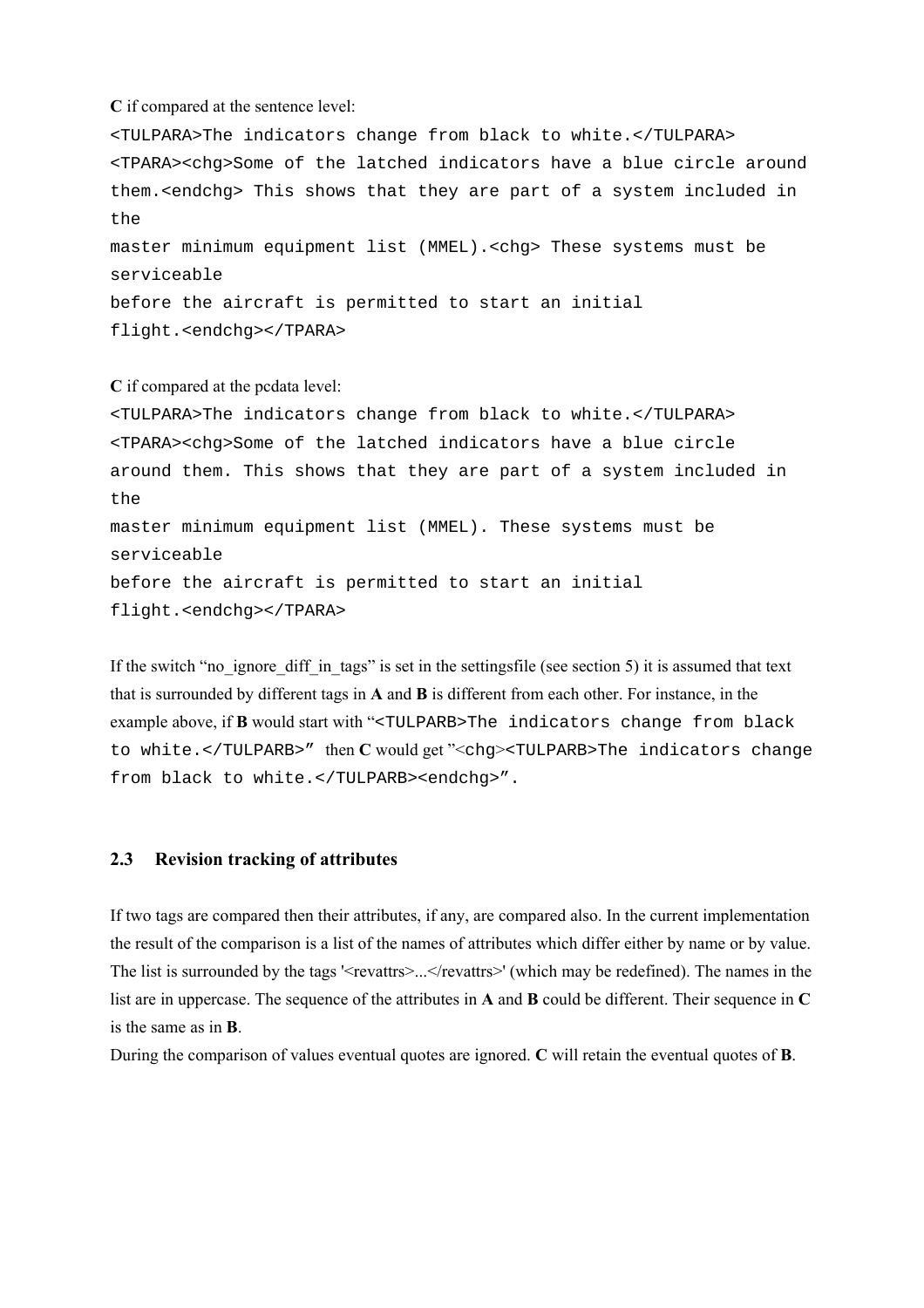Example:

```
A:
<A at='x y' au="u v" av=aaq>abcd 
    <B eetje='leeg'>xy</B> 
   <D>d</D>
\langle / A>
```
#### **B:**

```
<A at="x y" av=aap au='v' aw='w'>abcd 
    <B eetje='loog'>xyz</B> 
    <B aatje='leeg'>pqr</B> 
\langle A \rangle
```
#### **C:**

```
<revattrs>AV AU AW</revattrs><A at="x y" av=aap au='v' aw='w'>abcd 
  <revattrs>EETJE</revattrs><B eetje='loog'>xy<add>z<endadd></B>
   <chg><B aatje='leeg'>pqr</B><endchg> 
\langle / A >
```
#### **2.4 Discriminating attributes**

Discriminating attributes effect the skipping of the comparison of elements. The use of "discriminating attributes" may drastically decrease runtime.

For instance, suppose a book contains a number of chapters, each chapter being an element with the chapter number as an attribute, e.g. CH. Chapters have to be compared only if their chapter numbers are equal. In RevXml CH may be defined as being "positive discriminating".

The reverse situation may occur in the case of an attribute, e.g. VERSION, which indicates a revision. The value of the attribute may have been set e.g. by a content management system or by an authoring system. In that case chapters have to be compared only if their revision numbers are different. In RevXml VERSION may be defined as being "negative discriminating".

The following actions are taken:

|                                 | <i>if attribute values are equal:</i> | <i>if attribute values are different:</i> |
|---------------------------------|---------------------------------------|-------------------------------------------|
| attribute is not discriminative | compare                               | compare                                   |
| attribute is positive           | compare                               | don't compare; nodes may be               |
| discriminative                  |                                       | considered as different                   |
| attribute is negative           | don't compare; nodes may be           | compare                                   |
| discriminative                  | considered as equal                   |                                           |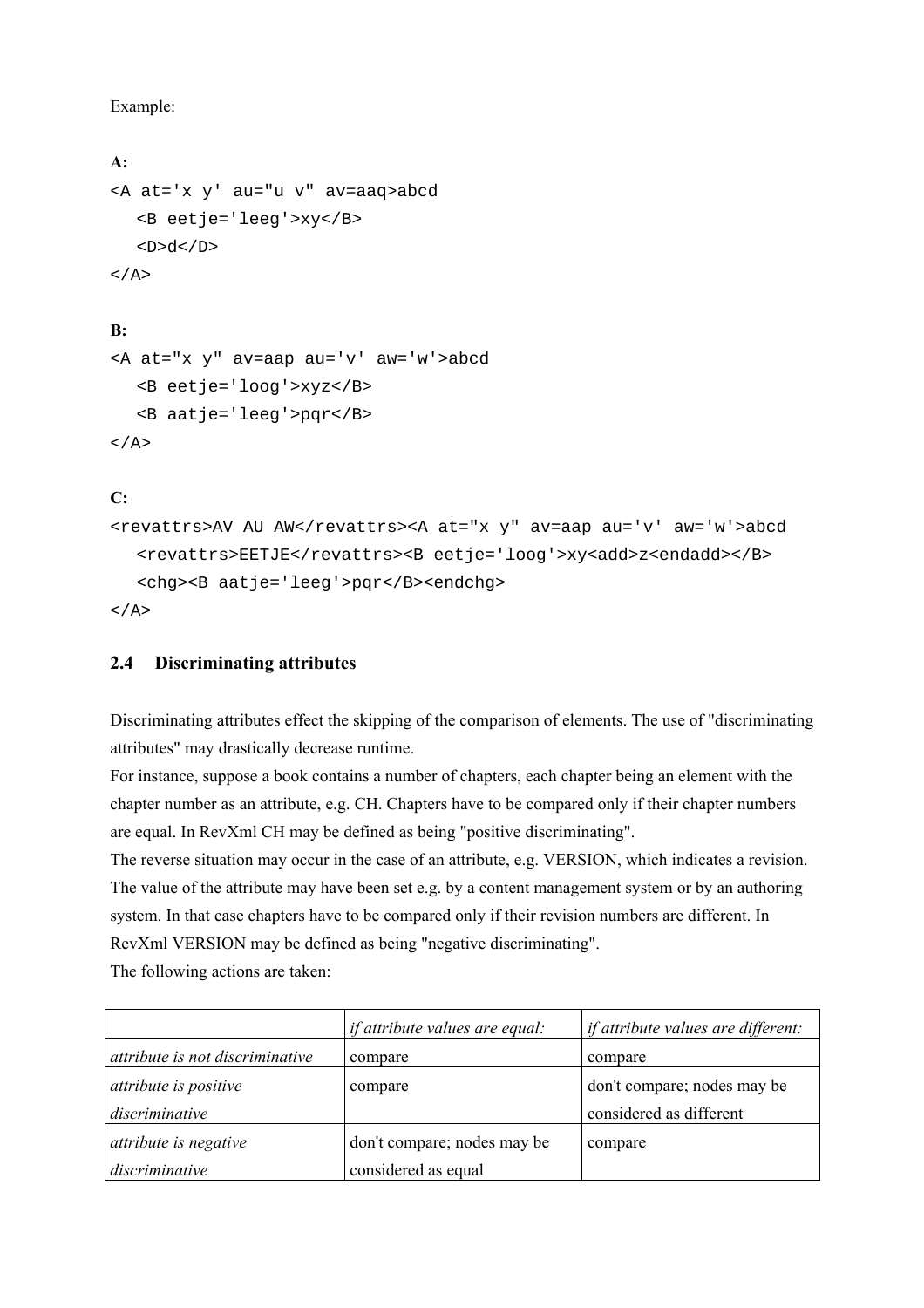An element may contain positive as well as negative discriminating attributes. Assume an element contains the attributes CH and VERSION as defined above. In this case the action table becomes

|                             | if value of VERSION is equal | if value of VERSION is not |
|-----------------------------|------------------------------|----------------------------|
|                             |                              | equal                      |
| if value of CH is equal     | compare, equal               | compare                    |
| if value of CH is not equal | compare, different           | compare, different         |

Moreover, an element may contain any number of positive as well as negative discriminating attributes. The decision to compare or not is taken according to the following rules.

If for all positive discriminative attributes holds that the nodes have to be compared then the comparison has to take place; else the nodes are considered as being different. For ease of reasoning one may imagine that all values of pos. discr. attributes are appended together to form one value of one pos. discr. attribute.

If for all negative discriminative attributes holds that the nodes do not have to be compared then the comparison does not have to take place and the nodes are considered as equal. Again, for ease of reasoning one may imagine that neg. discr. attributes are being appended together to form one value of one neg. discr. attribute.

For the combination of the imagined resulting pos. and neg. discr. attribute the table above displays the decision.

The definition of discriminating attributes (and empty SGML elements) has to be made in the file RevXml.emp. The syntax is akin to the syntax of Xpath:

| Emp line        | $::=$ $'//$ ' Element '[@ Wildcard]' (S '{' S               |
|-----------------|-------------------------------------------------------------|
|                 | Discr attr $(S'   ' S'')$ Suiscr attr) * S '}')?            |
| Element         | ::= Name (Empty indicator)?   Wildcard                      |
| Empty indicator | $\cdot : \cdot = \cdot \cdot \setminus \cdot$               |
| Discr attr      | $::= ('^{\wedge})$ ? ( Name   Wildcard )                    |
| S               | $::=$ (space   tab  newline) *                              |
| Wildcard        | $\mathbf{t} \cdot \mathbf{t} = \mathbf{t} \cdot \mathbf{t}$ |

In a future version of RevXml the syntax for the selection of elements and for the attributes within '[' and ']' will be extended, using the syntax of XPath.

Currently, elements with discriminating attributes have to be specified each on a separate line, where a wildcard stands for all elements that are not specified on other lines. Between square brackets all attributes have to be selected for processing by a wildcard. Between the braces the positive and negative discriminating attributes are specified. A wildcard is allowed. The wildcard stands for all attributes that are not otherwise specified between the same braces.

An elaborate example follows.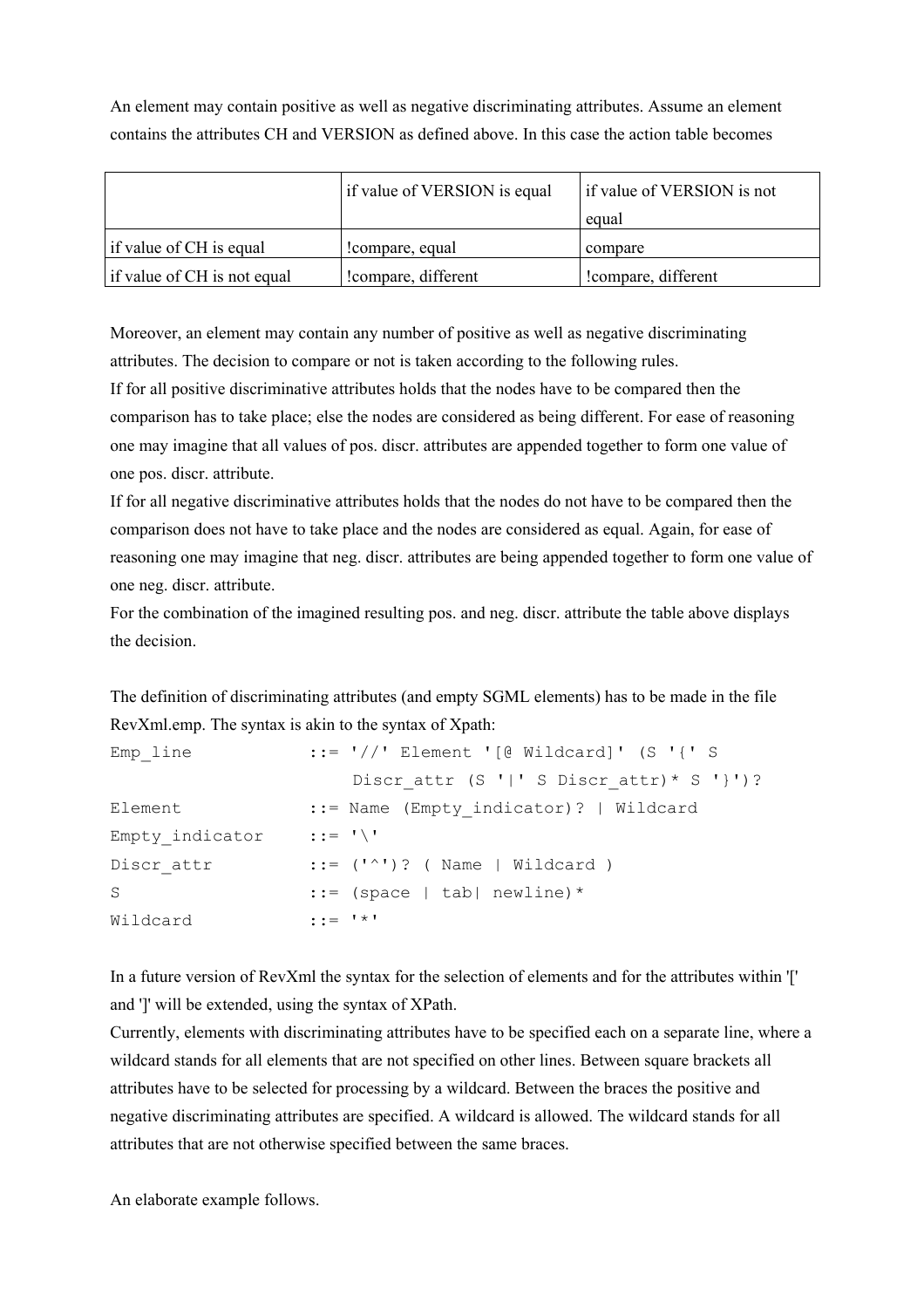| RevXml.emp contains:                                       |                                                          |
|------------------------------------------------------------|----------------------------------------------------------|
| $//EL1\$                                                   | indicates the empty element EL1 (for SGML)               |
| $\frac{1}{*}$ [ $\omega^*$ ] { $\omega$ CH }               | all elements that are not specified on other lines, with |
|                                                            | positive discr. attribute CH                             |
| //EL2A [ $@^*$ ] { $@CH$ }                                 | the element EL2A with positive discr. attribute CH       |
| //EL3 [ $@^{\ast}$ ] { ^@VERSION }                         | the element EL3 with negative discr. attribute           |
|                                                            | <b>VERSION</b>                                           |
| //EL3A [ $@^*$ ] { $^{\wedge}@VERSION$ }                   | idem for element EL3A                                    |
| //EL4 [ $@^*$ ]{ $@CH$   ^ $@VERSION$ }                    | the element EL4 with positive discr. attribute CH and    |
|                                                            | neg. discr. attribute VERSION                            |
| //EL4A [ $@^*$ ] { $@CH$   $^*$ $@VERSION$ }               | idem for element EL4A                                    |
| //EL4B [ $@^*$ ] { $@CH$   $^*@^*$ }                       | the element EL4B with positive discr. attribute CH       |
|                                                            | and all other attributes as neg. discr. attribute        |
| //EL4C [ $@^*$ ] { $@CH$   $^*$ $@VERSION$ }               | idem for element EL4C                                    |
| //EL4D [ $@^*$ ] { $@CH$   $^*@VERSION1$   $^*@VERSION2$ } | the element EL4D with positive discr.                    |
|                                                            | attribute CH and neg. discr. attributes                  |

#### VERSION1 and VERSION2

Document **A** contains:

<EL2 A1=V1 CH=2>..EL2..</EL2><!-- compare -->  $\leq E$ L2a A1=V1 CH=2>..EL2.. $\leq$ /EL2a> $\leq$ !-- !compare, !equal --> <EL3 A1=V1 VERSION=V3>..EL3..</EL3><!-- !compare, equal --> <EL3a A1=V1 VERSION=V3>..EL3..</EL3a><!-- compare --> <EL4 A1=V1 CH=2 VERSION=V3>..EL4..</EL4><!-- !compare, equal --> <EL4a A1=V1 CH=2 VERSION=V3>..EL4..</EL4a><!-- !compare, !equal --> <EL4b CH=2 VERSION=V3>..EL4..</EL4b><!-- compare --> <EL4c A1=V1 CH=2 VERSION=V3>..EL4..</EL4c><!-- !compare, !equal --> <EL4d A1=V1 CH=2 VERSION1=V1 VERSION2=V2a>..EL4..</EL4d><!-- compare --> <EL4d A1=V1 CH=2 VERSION1=V1a VERSION2=V2a>..EL4..</EL4d><!-- !compare, equal -->

#### Document **B** contains:

<EL2 A1=V1 CH=2>..EL2a..</EL2><!-- compare --> <EL2a A1=V1a CH=2a>..EL2a..</EL2a><!-- !compare, !equal --> <EL3 A1=V1 VERSION=V3>..EL3a..</EL3><!-- !compare, equal --> <EL3a A1=V1a VERSION=V3a>..EL3a..</EL3a><!-- compare --> <EL4 A1=V1 CH=2 VERSION=V3>..EL4a..</EL4><!-- !compare, equal --> <EL4a A1=V1a CH=2a VERSION=V3>..EL4a..</EL4a><!-- !compare, !equal --> <EL4b CH=2 VERSION=V3a>..EL4a..</EL4b><!-- compare -->

<EL4c A1=V1c CH=2a VERSION=V3a>..EL4a..</EL4c><!-- !compare, !equal -->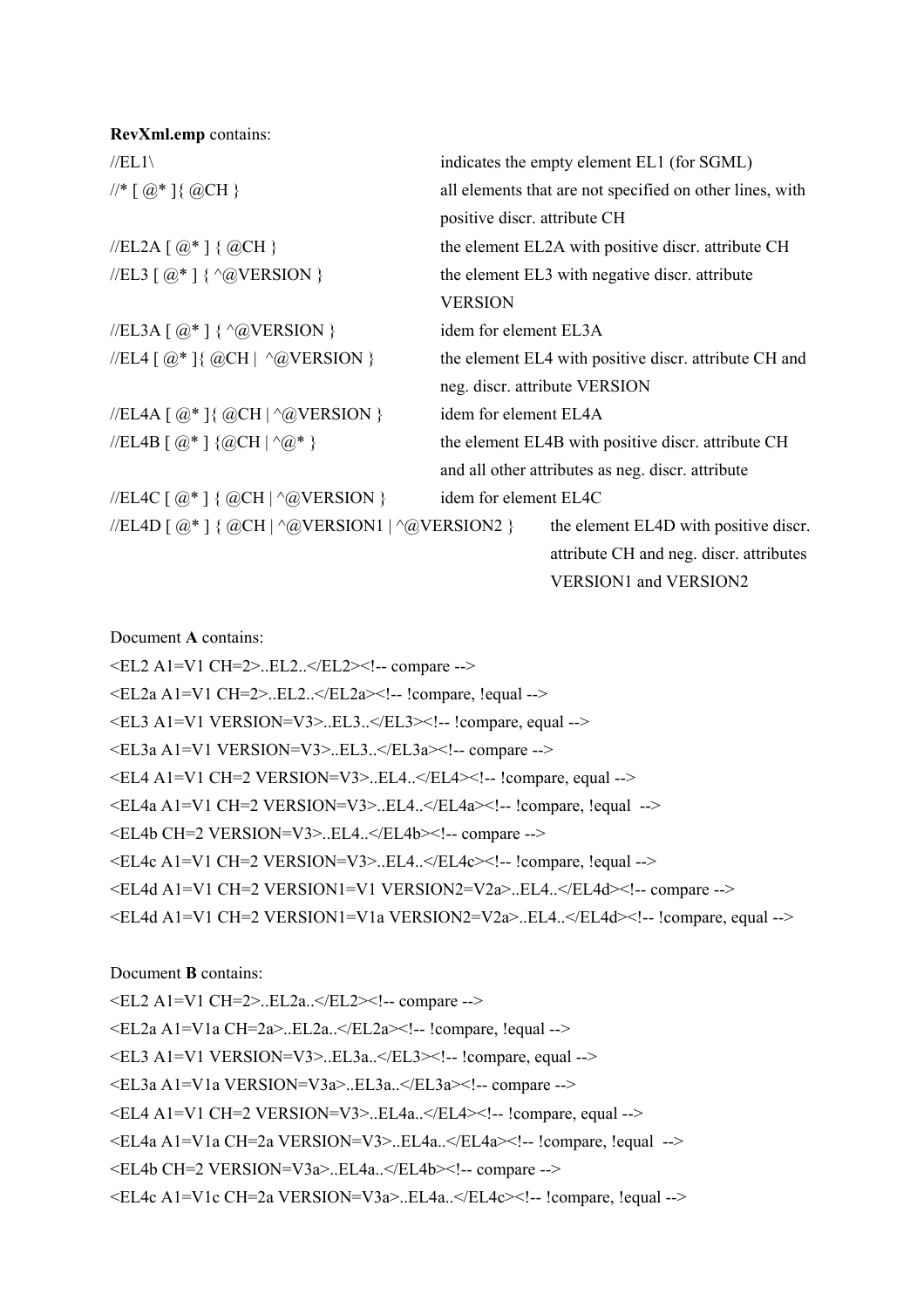```
<EL4d A1=V1c CH=2 VERSION1=V1a VERSION2=V2a>..EL4a..</EL4d><!-- compare --> 
<EL4d A1=V1c CH=2 VERSION1=V1a VERSION2=V2a>..EL4a..</EL4d><!-- !compare, equal -->
```
Document **C** becomes:

```
<EL2 A1=V1 CH=2>..EL2<?OPENADD>a<?ENDADD>..</EL2><!-- compare --> 
<?OPENDEL><EL2a A1=V1 CH=2>..EL2..</EL2A><?ENDDEL><?OPENADD><EL2a A1=V1a 
         CH=2a...EL2a. \leq EL2a \leq 2ENDADD \leq l - l \leq l \leq l \leq l \leq l \leq l\leqEL3 A1=V1 VERSION=V3>..EL3a..\leqEL3>\leq!-- !compare, equal -->
<?revattrs>A1 VERSION<?endrevattrs><EL3a A1=V1a 
         VERSION=V3a>..EL3<?OPENADD>a<?ENDADD>..</EL3a><!-- compare --> 
\leqEL4 A1=V1 CH=2 VERSION=V3>..EL4a..\leqEL4>\leq!-- !compare, equal -->
<?OPENDEL><EL4a A1=V1 CH=2 
         VERSION=V3>..EL4..</EL4A><?ENDDEL><?OPENADD><EL4a A1=V1a CH=2a 
         VERSION=V3>..EL4a..</EL4a><?ENDADD><!-- !compare, !equal --> 
<?revattrs>VERSION<?endrevattrs><EL4b CH=2 
         VERSION=V3a>..EL4<?OPENADD>a<?ENDADD>..</EL4b><!-- compare --> 
\langle <?OPENDEL>\leqEL4c A1=V1 CH=2
         VERSION=V3>..EL4..</EL4C><?ENDDEL><?OPENADD><EL4c A1=V1c CH=2a 
         VERSION=V3a>..EL4a..</EL4c><?ENDADD><!-- !compare, !equal --> 
<?revattrs>A1 VERSION1<?endrevattrs><EL4d A1=V1c CH=2 VERSION1=V1a 
         VERSION2=V2a>..EL4<?OPENADD>a<?ENDADD>..</EL4d><!-- compare --> 
<?revattrs>A1<?endrevattrs><EL4d A1=V1c CH=2 VERSION1=V1a 
         VERSION2=V2a>..EL4a..</EL4d><!-- !compare, equal -->
```
#### **2.5 Supported XML/SGML constructions**

The documents **A** and **B** should be XML documents or non-minimized SGML documents. That means that the SGML minimization constructions: tag omission, short references and datatag should have been resolved, for instance by a SGML parser.

The documents may start with an XML DTD or a SGML declaration and/or a DTD. In the last case the differences between the DTD's will also be tracked. At the other hand it is not required that a document conforms to a DTD. For SGML a list of tagnames is required which function as EMPTY elements. All other tags are assumed to appear in pairs. The XML convention for empty tags, e.g.  $\langle A \rangle$ , is supported. For SGML, the syntax of the tags and attributes themselves should conform to the reference concrete syntax of ISO 8879. Therefore, it is assumed that the tag delimiters are '<' and '>', as in XML.

It is also possible to compare flat files without any markup.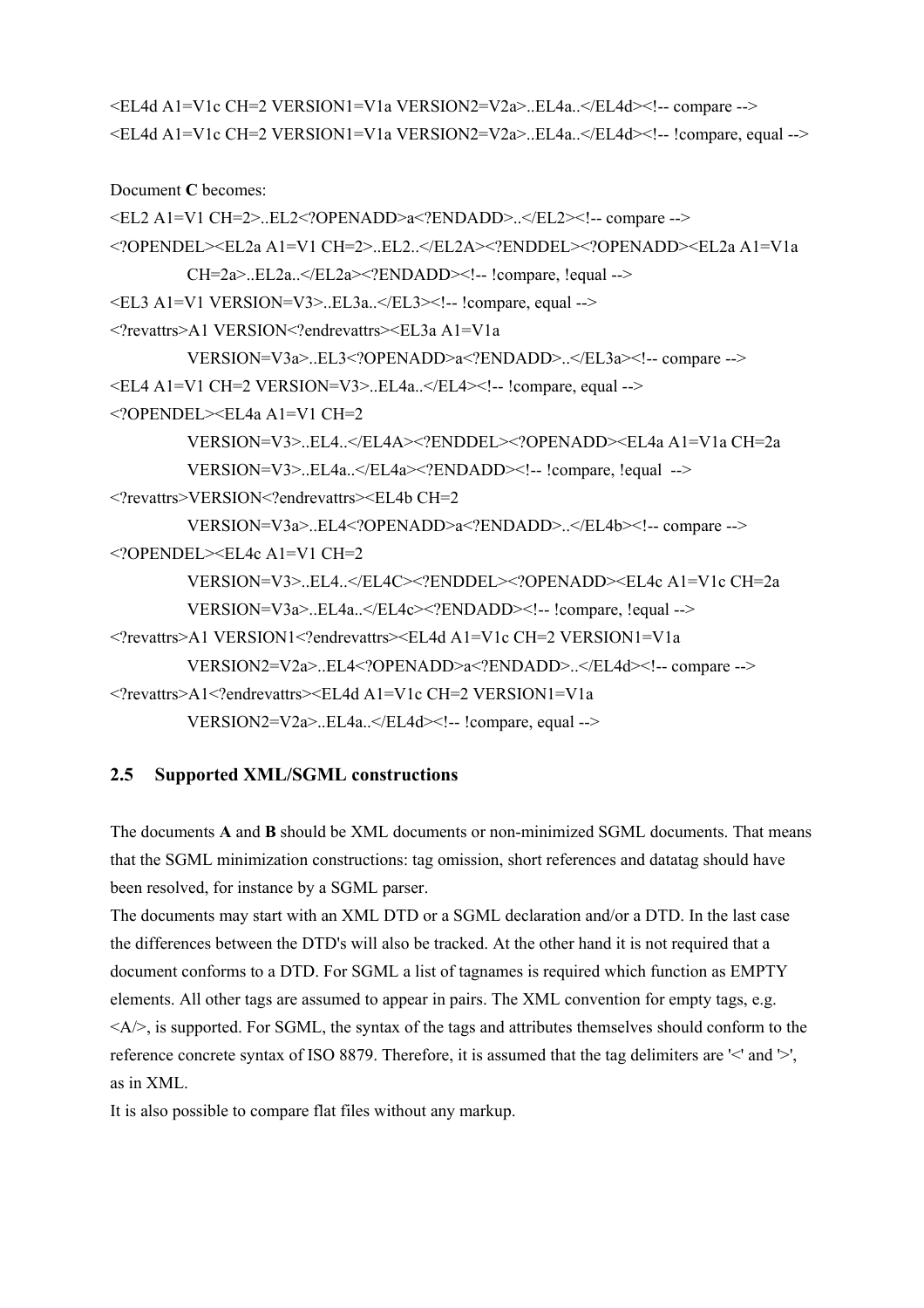#### **2.6 Technique**

RevXml uses an extension to the known techniques for the determination of the longest common subsequence of **A** and **B**. It calculates the least number of edit-operations which are required to come from **A** to **B**. The extension concerns the applicability to tree-structured texts instead of flat texts. The functionality of RevXml has been influenced and refined by a number of customers. Propriatry techniques for caching, preprocessing, the handling of discriminating attributes and the implementation in C make RevXml one of the fastest and functionally most advanced products in the market for revison tracking of XML and SGML documents. Customers reported that RexXml can handle documents of the size of 50 MB or more.

#### **2.7 Customers**

RevXml, or its predecessor Sgdiff, has been sold, without marketing, to companies like Arbortext, Cisco, Citec, Corena, Fokker, Haufe Verlag, Pharmasoft, Wolters Kluwer and Wolters Samsom. They are satisfied with the product, as may be verified by their testimonials. Some installations are running for their tenth year. The change tracking capability of Arbortext's Epic Editor 4.2 is based upon the technology of RevXml. From 2002 on the product is offered to the general XML market.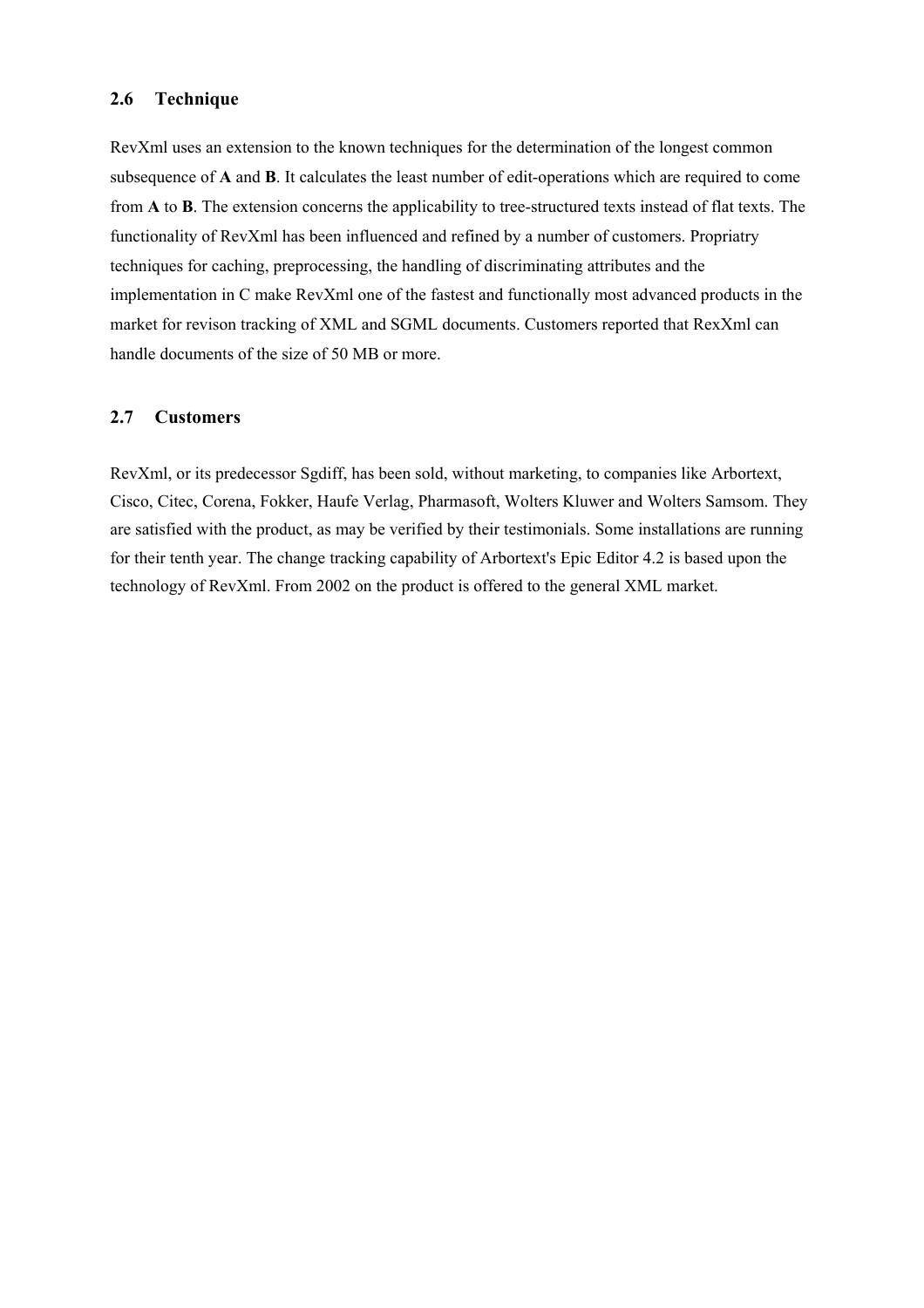#### **3 Embedding in the environment**

The program, called RevXml, is written as a function in ANSI C.

On the Windows platform RevXml is delivered as a dll, on other platforms as an object file.

RevXml can be called in two modes (indicated by the compiler switch "#define operate on files"):

1. operating on external documents, with a call to the function "revxml\_on\_files"

2. operating on internal buffers which contain the documents in internal memory, with a call to the function "revxml\_on\_buffers"

- for demonstration purposes a C function RevXml\_clnt is provided which reads the documents **A** and **B** first into internal buffers; care is taken to remember the positions of new lines; a new line is, if appropriate, replaced by a blank
- RevXml is called as "revxml\_on\_buffers"
- the file C is written, with new lines on the same positions as in file B.

RevXml clnt is provided as an example. It demonstrates the use of the two API's. RevXml and its predecessor SGDIFF have been ported to a number of Unix flavours and to an IBM mainframe, where a Cobol program holds the tree structures and calls the C function RevXml.

#### **4 Use of the program**

The program RevXml clnt runs in batch under Windows95/98/Mill/NT/2000 and under Solaris.

It can be called as follows:

RevXml\_clnt DIR A B **C**

where:

- 'DIR' is the directory where the files A, B and C reside
- 'A' is the filename of the original document (input)
- 'B' is the filename of the revised document (input)
- 'C' is the filename of the revised document with revision markers (output)

Input to RevXml\_clnt are:

- the documents **A** and **B** as XML or SGML files
- a file called 'RevXml.emp' which contains the names of empty tags and discriminating attributes, in uppercase
- a file called 'RevXml.def' which contains the settings
- a file called 'RevXml.lic' which contains a license key

Output from RevXml\_clnt are:

- the document  $C$  ( $=$  the document **B** with revision markers)
- a logging file, called 'RevXml.log'
- eventually a tracing file, called 'RevXml.trc'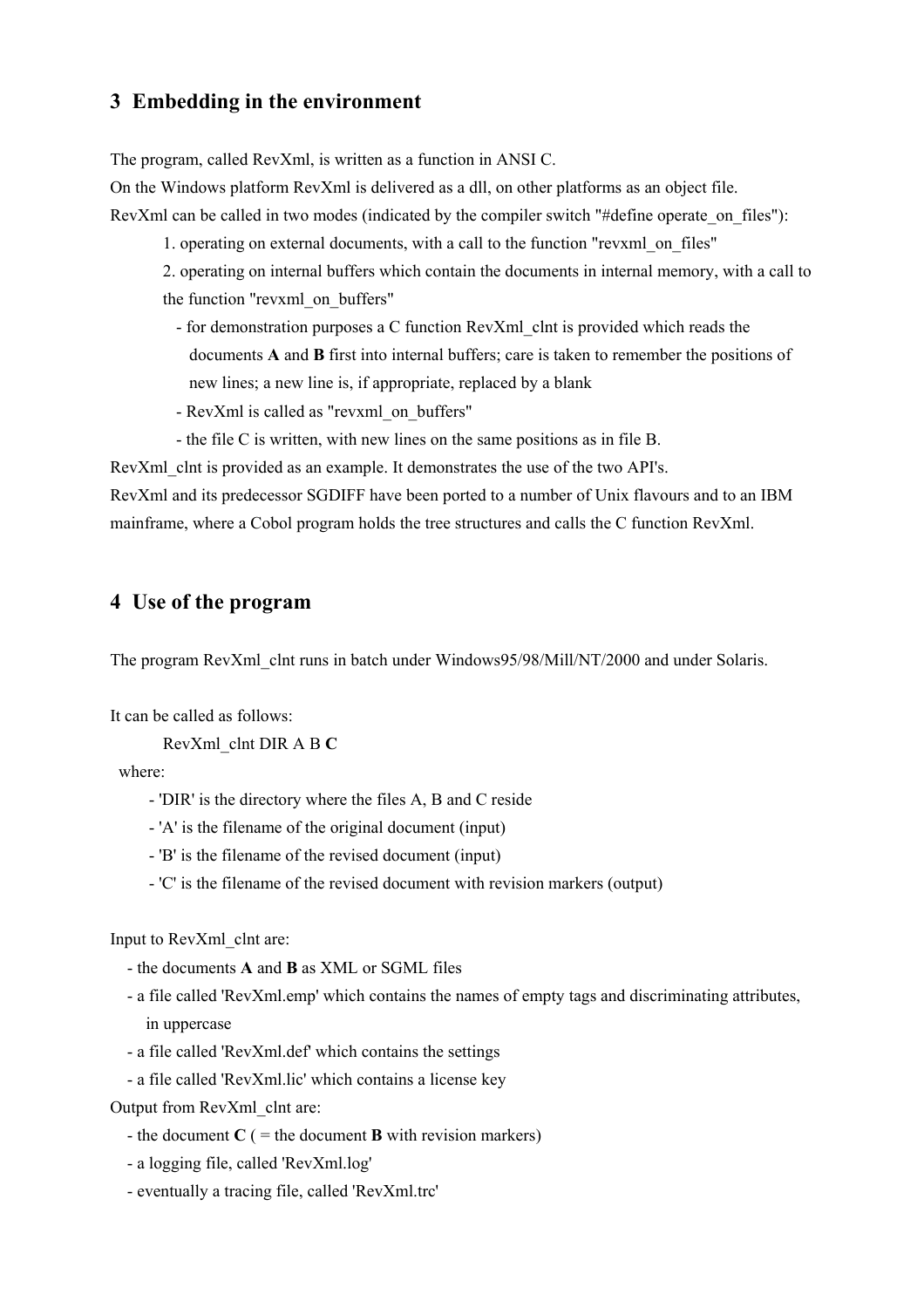- a cache memory file, called 'RevXml.cm'. Usually this file will be deleted upon a normal exit. However, if RevXml has been halted manually there is a possibility that it is not deleted. Upon the next execution RevXml will try to delete the file. The file may also be deleted manually.

In the file RevXml.log a report is given about the specified numbers and the amounts of memory which have been actually used.

As already described: the empty elements and discriminating attributes have to be summed up in the file RevXml.emp, in uppercase.

RevXml clnt gives a report on the elapsed time so that measurements may be done. Please note that the first time that RevXml clnt is run with a large amount of heap space Windows will use its time to set up the required swapping space, if it did not claim it before.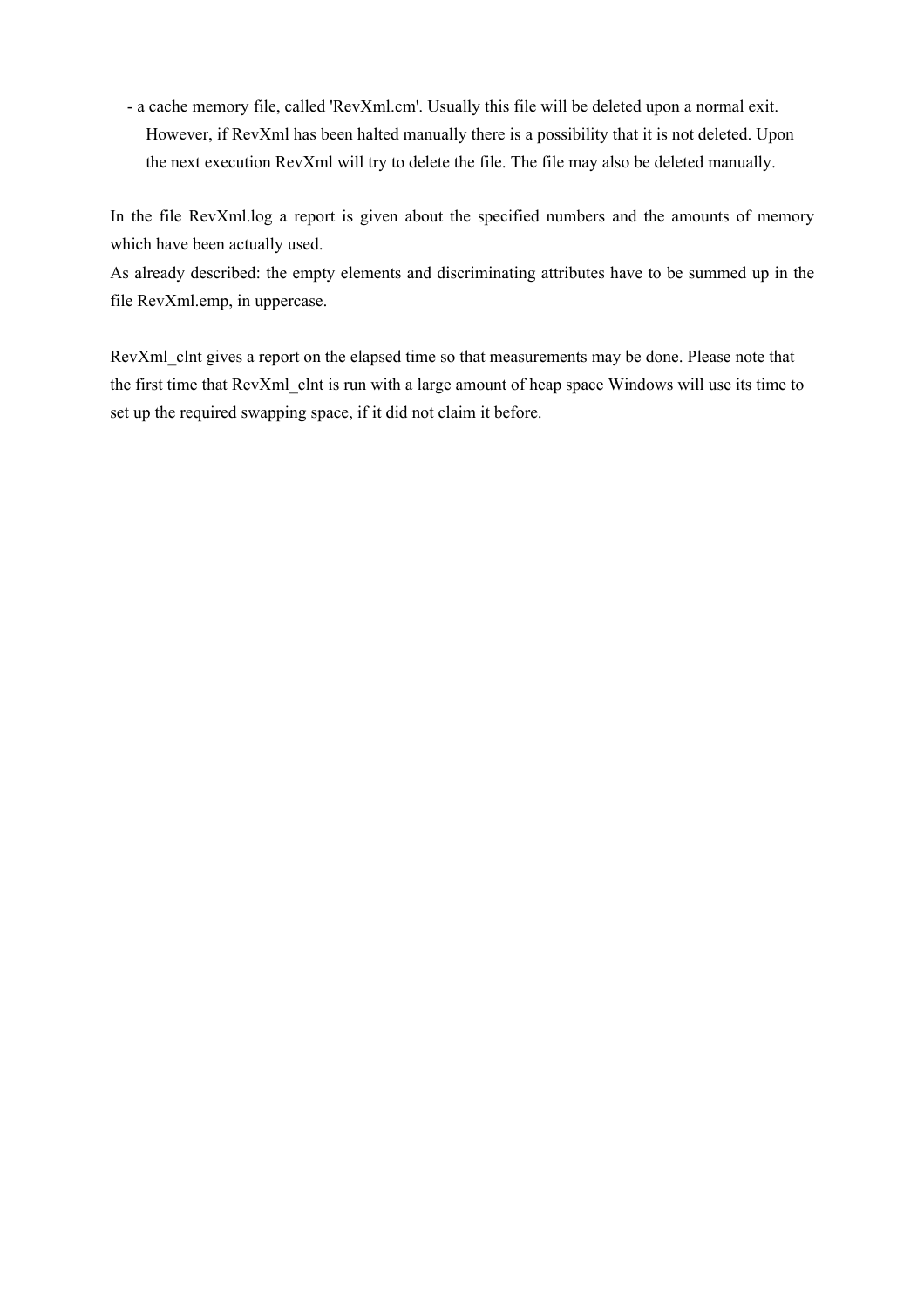#### **5 Settings**

'**RevXml.def**' is assumed to be the name of the file which contains a number of settings. An example of RevXml.def is (with linenumbers for the subsequent explanation):

| 1:   | $<$ del $>$              | revision starttag for deletions from A                              |
|------|--------------------------|---------------------------------------------------------------------|
| 2:   | <enddel></enddel>        | revision endtag for deletions from A                                |
| 3:   | <add></add>              | revision starttag for additions from B                              |
|      | 4: <endadd></endadd>     | revision endtag for additions from B                                |
| 5:   | <chg></chg>              | revision starttag for changes                                       |
| 6 :  | <endchg></endchg>        | revision endtag for changes                                         |
|      | 7: <revattrs></revattrs> | revision starttag for attributes                                    |
|      | $8:$                     | revision endtag for attributes                                      |
|      | 9: combtags              | combine revision tags, e.g. del+add into                            |
|      |                          | chg                                                                 |
|      |                          | 10: noignore diff in tags do not ignore the difference of tag names |
| 11:  | nocompare pi             | do not compare processing instruction                               |
| 12:  | nocompare comment        | do not compare comment                                              |
|      | 13: printa               | print also the deleted text of A                                    |
| 14:2 |                          | atomic unit of text: 1=char 2=word                                  |
|      |                          | 3=sent. 4=pcdata                                                    |
|      | 15: preproc              | preprocess with                                                     |
|      |                          | atomic unit of text=pcdata                                          |
|      | 16: notrace              | no tracing required in file RevXml.trc                              |
|      | 17: 2000000              | textsize                                                            |
|      | 18: 5000000              | heapsize in bytes                                                   |
| 19:  | 200000                   | d size in int $(= 4 \text{ bytes})$ ; $4*d$ size <                  |
|      |                          | heapsize                                                            |
| 20:  | 300                      | max nr of names of elements                                         |
|      | 21: 300                  | max nr of names of attributes                                       |
|      | 22: 2000                 | max nr of names of attribute values                                 |
| 23:  | 64                       | pagesize (APS) for cache memory buffer; 1                           |
|      |                          | page will be of size APS * 512 bytes                                |

The settings within RevXml.def are organized as follows.

- The settings have to be stated in a fixed sequence
- On a line only the string up to the first space is significant
- On the first 6 lines the revisionmarkers which will appear in document C are listed, e.g.:

```
<del> -- start of a deletion
```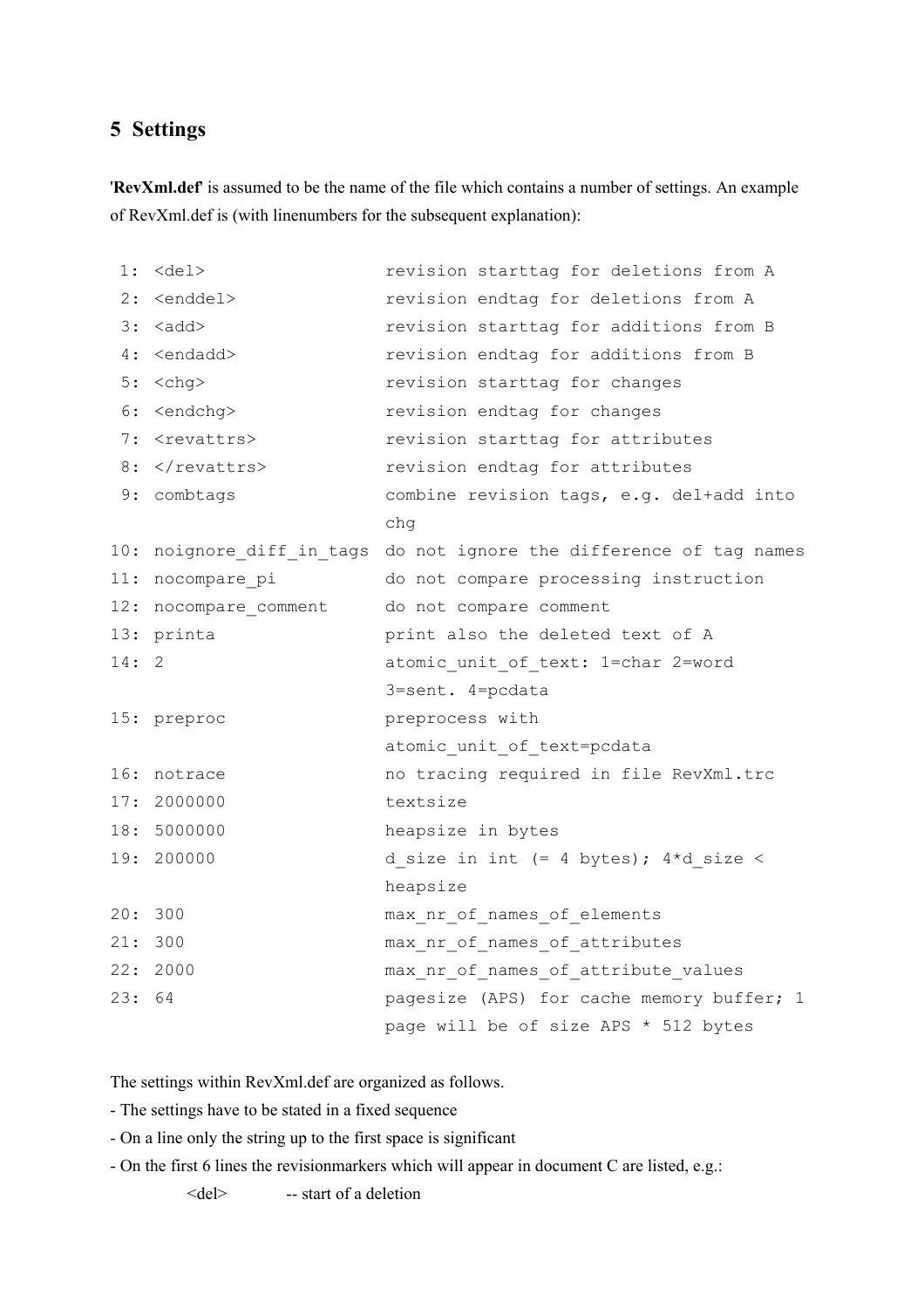$\leq$ enddel $>$  -- end of a deletion (could also be  $\leq$ /del $>$ )

 $\langle \text{add}\rangle$  -- start of an addition

 $\leq$  -- end of an addition (could also be  $\leq$ /add>)

 $\langle$ chg $\rangle$  -- start of a change

 $\langle \text{endchg} \rangle$  -- end of a change (could also be  $\langle \text{chg} \rangle$ )

- The revision markers may be changed into other strings with one restriction: the length of all the 3 start markers should be the same and the length of all the 3 end markers should be the same. The replacing strings may be arbitrarily chosen; e.g. as processing instructions
- Lines 7 and 8 contain the strings which will be used for the indication of a change in the name(s) and/or the value(s) of attributes.

<revattrs> -- start of a list of changed attributenames or -values

 $\langle$  /revattrs  $>$  -- end of the list of changed attributenames or -values

These names may be changed also, e.g. in " $\leq$ ?revattrs" and " $>$ "

- Line 9 contains a switch which indicates if a sequence of '<del></enddel></add>Y</add>' has to be replaced by '<chg>Y</endchg>': 'combtags' or 'nocombtags' (the switches 'combtags' and 'printa' can not be combined)
- Line 10 contains a switch which indicates if the contents of unequal tags have to be compared or not: 'ignore\_diff\_in\_tags' or 'noignore\_diff\_in\_tags'
- Line 11 contains a switch which indicates if processing instructions (PI) have to be compared or not; if not, in the marking of the deleted text for doc A the PI's of A are left out; also, added PI's to doc B are not marked as being added
- Line 12 contains a switch which indicates if comment has to be compared or not; the treatment is the same as for PI's
- Line 13 contains a switch which indicates if the deleted text of A has to be included in C, or not: 'printa' or 'noprinta'
- Line 14 indicates the atomic unit within the document:  $1 = \text{char } 2 = \text{word } 3 = \text{sentence } 4 = \text{pcdata}$
- Line 15: the switch for preprocessing, e.g.: 'preproc' or 'nopreproc'; preprocessing improves the runtime for larger documents
- Line 16: the switch for tracing on and off, e.g.: 'trace' or 'notrace'; tracing produces a lot of output
- Line 17: the maximum size of a text buffer (variable "textsize"); should be an upper bound for the size of the documents in bytes
- Line 18: the maximum amount of heap space to be used; RevXml has its own memory manager; at the start it allocates the maximum amount of heap space and reuses it in a stack wise manner; furthermore, a cache memory system is used; 50 MB should be sufficient, even for large documents
- Line 19: the maximum size of the stack for matrices d (variable "d\_size"); 200K should be enough; however, very large chunks of #pcdata with many comparisons on the character level may require more; in that case RevXml will give a message.
- Line 20: the maximum number of different names for tags
- Line 21: the maximum number of different names for attributes